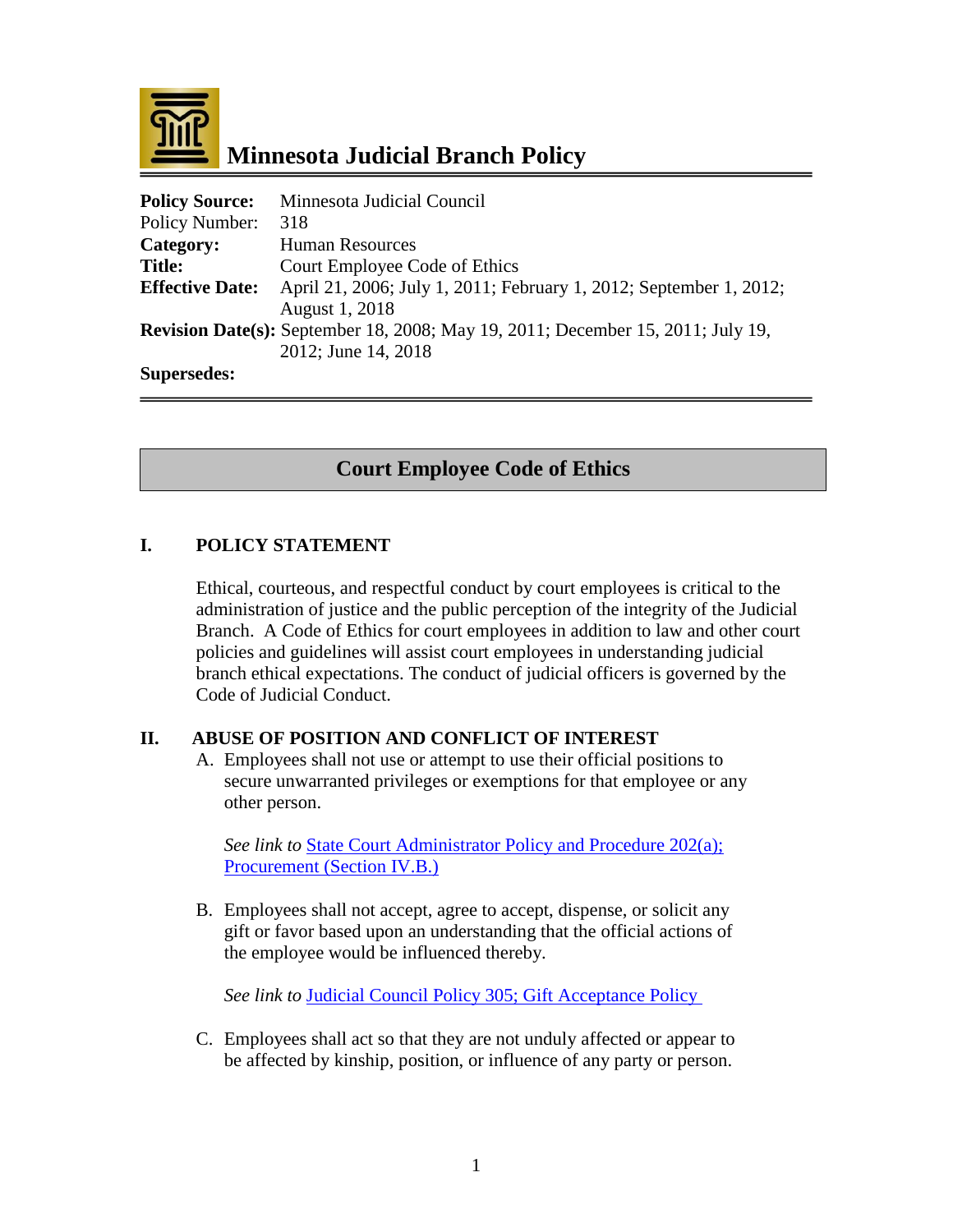*See links to* [Judicial Council Policy 313; Employment of Relatives](http://courtnet.courts.state.mn.us/Documents/100/docs/Judicial_Council/HR/313_Employment_of_Relatives.doc) and State Court Administrator Policy [and Procedure 202\(a\); Procurement](http://courtnet.courts.state.mn.us/Documents/100/docs/Judicial_Council/JC%20Finance/202(a).doc)  [\(Section IV.B.\)](http://courtnet.courts.state.mn.us/Documents/100/docs/Judicial_Council/JC%20Finance/202(a).doc)

D. Employees shall not request or accept any compensation or fee beyond that received from their employer for work done in the course of their public employment. However, employees may engage in outside employment as long as it does not conflict with the performance of their official responsibilities or violate this code and as long as they have received approval of their supervisor for outside employment.

*See links to* [Judicial Council Policy 306; Outside Employment,](http://courtnet.courts.state.mn.us/Documents/100/docs/Judicial_Council/HR/306_Outside_Employment.doc) [Judicial Council Policy 314; Referral Fees Prohibited](http://courtnet.courts.state.mn.us/Documents/100/docs/Judicial_Council/HR/314_Referral_Fees_Prohibited.doc) and [State Court](http://courtnet.courts.state.mn.us/Documents/100/docs/Judicial_Council/JC%20Finance/202(a).doc)  Administrator Policy [and Procedure 202\(a\); Procurement \(Section](http://courtnet.courts.state.mn.us/Documents/100/docs/Judicial_Council/JC%20Finance/202(a).doc)   $IV.B.)$ 

E. Employees shall use the resources, property, and funds under their control judiciously and solely in accordance with prescribed legal procedures.

*See links to* [State Court Administrator Policy](http://courtnet.courts.state.mn.us/Documents/100/docs/Judicial_Council/JC%20Finance/202(a).doc) and Procedure 202(a); [Procurement \(Section IV.B.\),](http://courtnet.courts.state.mn.us/Documents/100/docs/Judicial_Council/JC%20Finance/202(a).doc) [Judicial Council Policy 317; Use of the](http://courtnet.courts.state.mn.us/Documents/100/docs/Judicial_Council/HR/JC317_2016_Internet-Electronic_Communication_Policy_2-12_Revised_clean.doc)  [Internet and Other Electronic Communications Tools](http://courtnet.courts.state.mn.us/Documents/100/docs/Judicial_Council/HR/JC317_2016_Internet-Electronic_Communication_Policy_2-12_Revised_clean.doc) and [State Court](http://courtnet.courts.state.mn.us/Documents/100/docs/Judicial_Council/HR/HR_Rules_May_2017_-_edits_clean.doc)  Administrator Policy [and Procedure 300\(a\); Human Resources Rules,](http://courtnet.courts.state.mn.us/Documents/100/docs/Judicial_Council/HR/HR_Rules_May_2017_-_edits_clean.doc)  [8.1 2\) Misconduct](http://courtnet.courts.state.mn.us/Documents/100/docs/Judicial_Council/HR/HR_Rules_May_2017_-_edits_clean.doc)

F. Employees shall avoid conflicts of interest, or the appearance of conflicts, in the performance of their official duties. Examples include but are not limited to: processing cases involving family, friends, and self; using one's position with the courts to manipulate case processing; or influencing the outcome of a case whether positively or negatively for any persons, including yourself.

*See links to* [State Court Administrator Policy](http://courtnet.courts.state.mn.us/Documents/100/docs/Judicial_Council/HR/HR_Rules_May_2017_-_edits_clean.doc) and Procedure 300(a); [Human Resources Rules, 8.1 2\) Misconduct](http://courtnet.courts.state.mn.us/Documents/100/docs/Judicial_Council/HR/HR_Rules_May_2017_-_edits_clean.doc) and [State Court](http://courtnet.courts.state.mn.us/Documents/100/docs/Judicial_Council/JC%20Finance/202(a)_2013_signed.docx)  Administrator Policy [and Procedure 202\(a\); Procurement \(Section](http://courtnet.courts.state.mn.us/Documents/100/docs/Judicial_Council/JC%20Finance/202(a)_2013_signed.docx)  [IV.B.\)](http://courtnet.courts.state.mn.us/Documents/100/docs/Judicial_Council/JC%20Finance/202(a)_2013_signed.docx) 

G. With the exception of uncontested petty misdemeanor traffic citations, all court employees shall notify their supervisor or appointing authority once they become aware they are a party, victim, or a witness in any case before the court within their regularly assigned court office. District administration employees must notify their supervisor or appointing authority once they become aware they are a party, victim, or witness in any case before the court within their judicial district. State Court Administration employees must notify their supervisor or appointing authority once they become aware they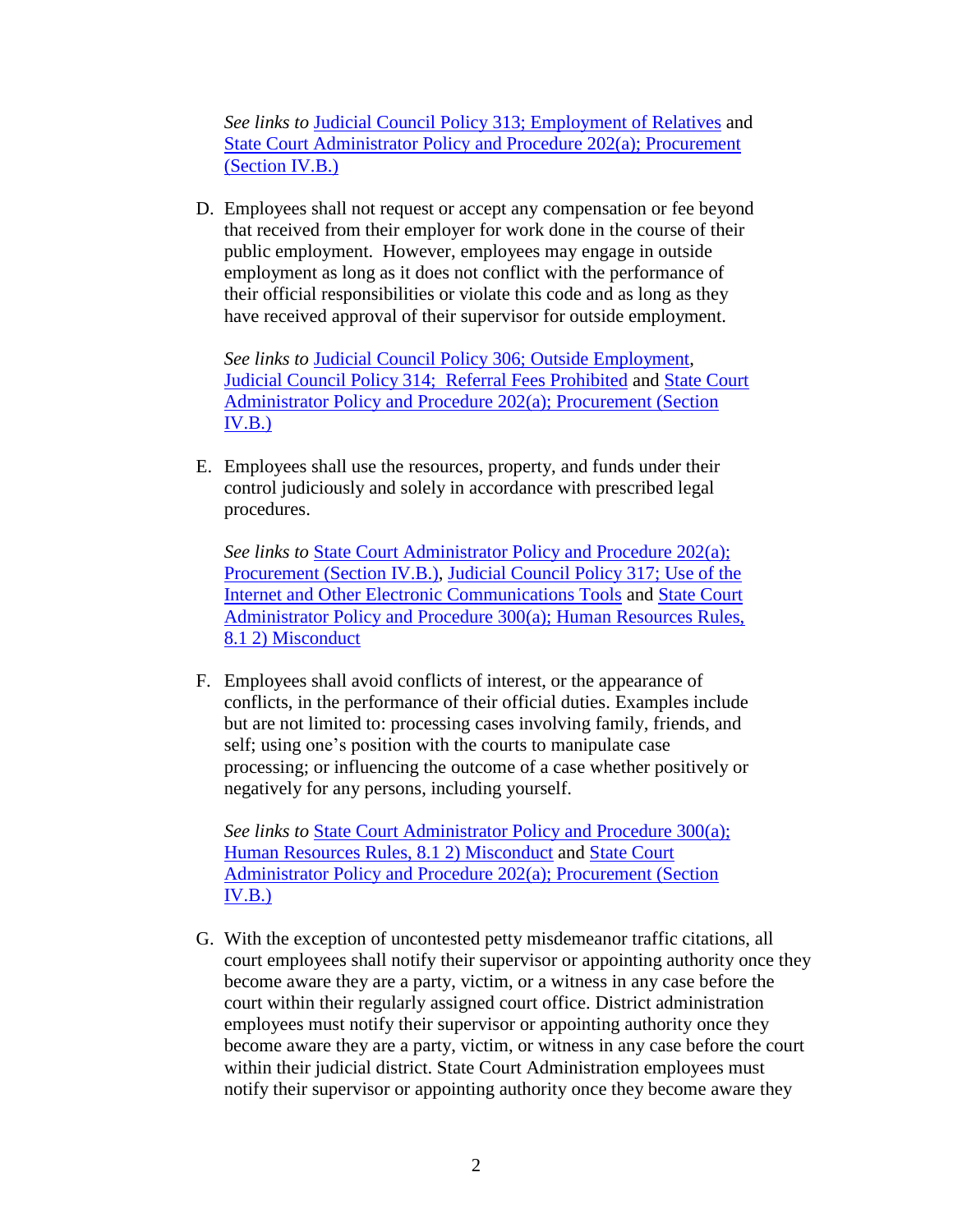are a party, victim, or witness in any case before the court within the state court system. For trial court and district administration employees, the supervisor or appointing authority shall refer the matter to the District Administrator, who will, in consultation with the Chief Judge or designee, determine whether a conflict exists or whether the handling of the case within the employee's regularly assigned court office creates an appearance of impropriety and may take the necessary steps to refer the case. For employees of the Court of Appeals, the Supreme Court, and the State Court Administrator's Office, the supervisor or appointing authority should refer the matter to the Chief Judge of the Court of Appeals or the State Court Administrator, who will consult with the appropriate District Administrator and Chief Judge or designee regarding the potential conflict.

- H. Employees shall report to their supervisor any offer of a bribe or gratuity.
- I. Employees shall avoid initiating or repeating ex-parte communications from litigants, witnesses, attorneys or any other source to Judges or jury members unless necessary for legitimate procedural reasons associated with discharging official duties. Employees shall not engage in communication regarding cases before the court unless necessary to discharge their official duties. This section does not preclude an employee of the court from reporting a violation of law or order to law enforcement or other appropriate authority.
- J. Employees shall comply with the Minnesota Judicial Branch Personnel Policy on Acceptance of Gifts or Favors.

*See link to* [Judicial Council Policy 305; Acceptance of Gifts and](http://courtnet.courts.state.mn.us/Documents/100/docs/Judicial_Council/HR/305_Acceptance_of_Gifts_and_Favors.doc)  [Favors](http://courtnet.courts.state.mn.us/Documents/100/docs/Judicial_Council/HR/305_Acceptance_of_Gifts_and_Favors.doc)

#### **III. CONFIDENTIALITY**

Definition: For the purpose of this rule, confidential information includes, but is not limited to, information that must be kept confidential pursuant to the Minnesota Statutes, federal law, court rule or court order, unless otherwise ordered by a court, or by a person authorized to release such information and any information that is the work product of any Judge, Judicial Law Clerk, attorney employed by the Judicial Branch including, but not limited to notes, papers, memoranda and case file information.

*See link to* [Rules of Public Access to Records of the Judicial Branch: 4\(c\)](https://www.revisor.mn.gov/court_rules/rule.php?type=ra&id=4)  [Judicial Work Products and Drafts](https://www.revisor.mn.gov/court_rules/rule.php?type=ra&id=4)

A. Employees shall not disclose to any unauthorized person confidential information.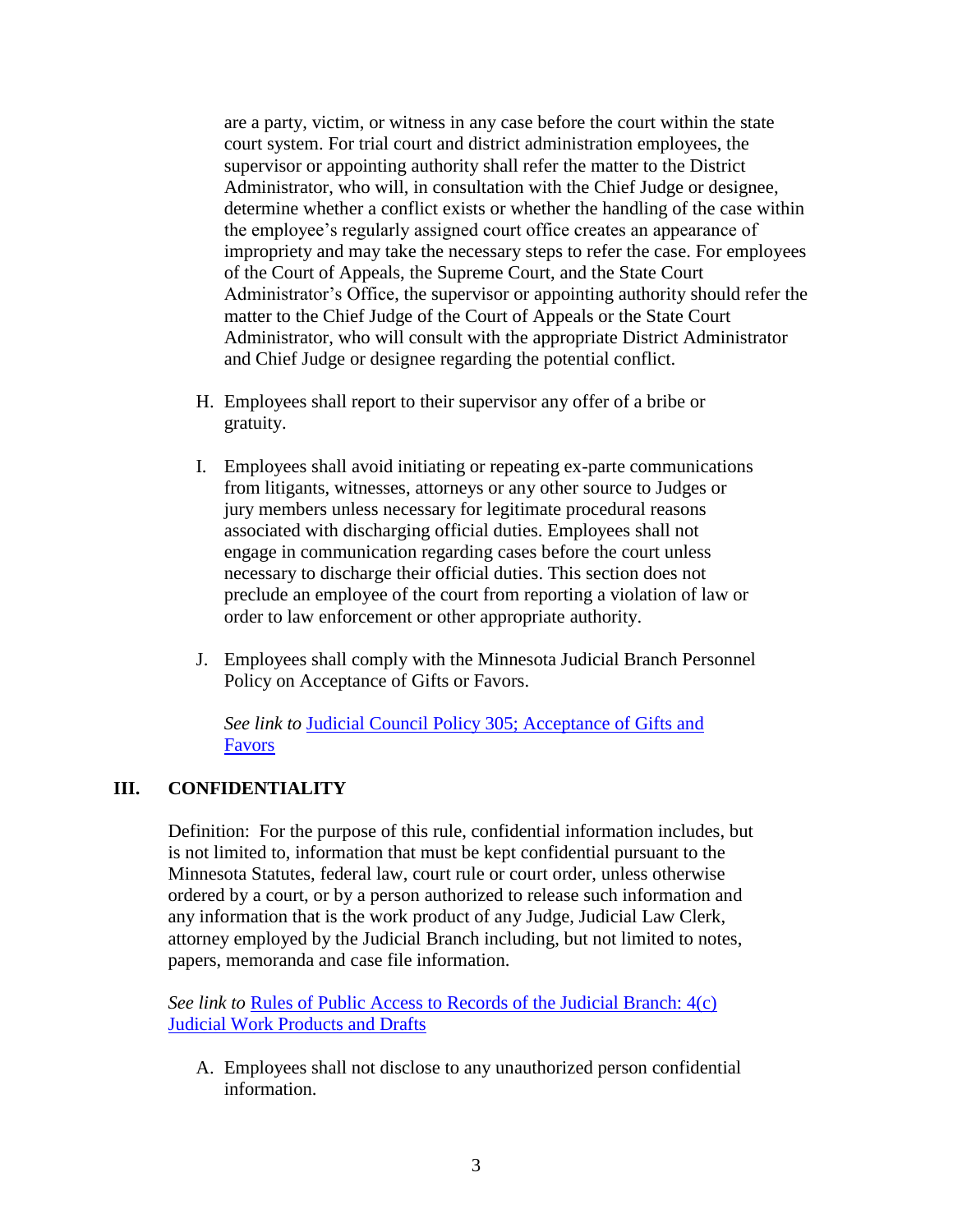B. Employees shall also comply with the Minnesota Judicial Branch Personnel Policy on Employee Confidentiality.

*See link to* [Judicial Council Policy 303; Employee Confidentiality](http://courtnet.courts.state.mn.us/Documents/100/docs/Judicial_Council/HR/303_Employee_Cofidentiality.doc)

#### **IV. POLITICAL ACTIVITY**

Employees shall comply with the Judicial Council Personnel Policy on Political Activity.

*See link to* [Judicial Council Policy 320; Employee Political Activity](http://courtnet.courts.state.mn.us/Documents/100/docs/Judicial_Council/HR/320_Political_Activity_Policy.doc)

#### **V. RELEASE OF NEWS INFORMATION**

No personnel rule is intended to restrict the rights of an individual employee to comment as a private citizen on a public matter. However, all media requests for information on Judicial Branch business should be referred to a supervisor or an employee designated to respond to such requests.

## **VI. PERFORMANCE OF DUTIES**

- A. Employees shall carry out their responsibilities to the public in a timely, impartial, diligent, and courteous manner, strictly adhering to the principles embodied in this code.
- B. Employees shall create and maintain a respectful workplace. Intimidating, hostile, or offensive conduct will not be tolerated and will be subject to disciplinary action.
- C. Employees shall not discriminate on the basis of, nor manifest by words or conduct, a bias or prejudice based upon race, color, religion, national origin, sex, or other groups protected by law, in the conduct of service to the court and public.

*See links to* Judicial Council Policy 304; Discrimination and **Harassment** 

D. Employees shall enforce or otherwise carry out any properly issued rule or order of court and shall not exceed that authority except to perform other duties of their positions.

*See link to* [State Court Administrator Policy](http://courtnet.courts.state.mn.us/Documents/100/docs/Judicial_Council/HR/HR_Rules_May_2017_-_edits_clean.doc) and Procedure 300(a); [Human Resources Rules, 8.1.](http://courtnet.courts.state.mn.us/Documents/100/docs/Judicial_Council/HR/HR_Rules_May_2017_-_edits_clean.doc) 2) Misconduct.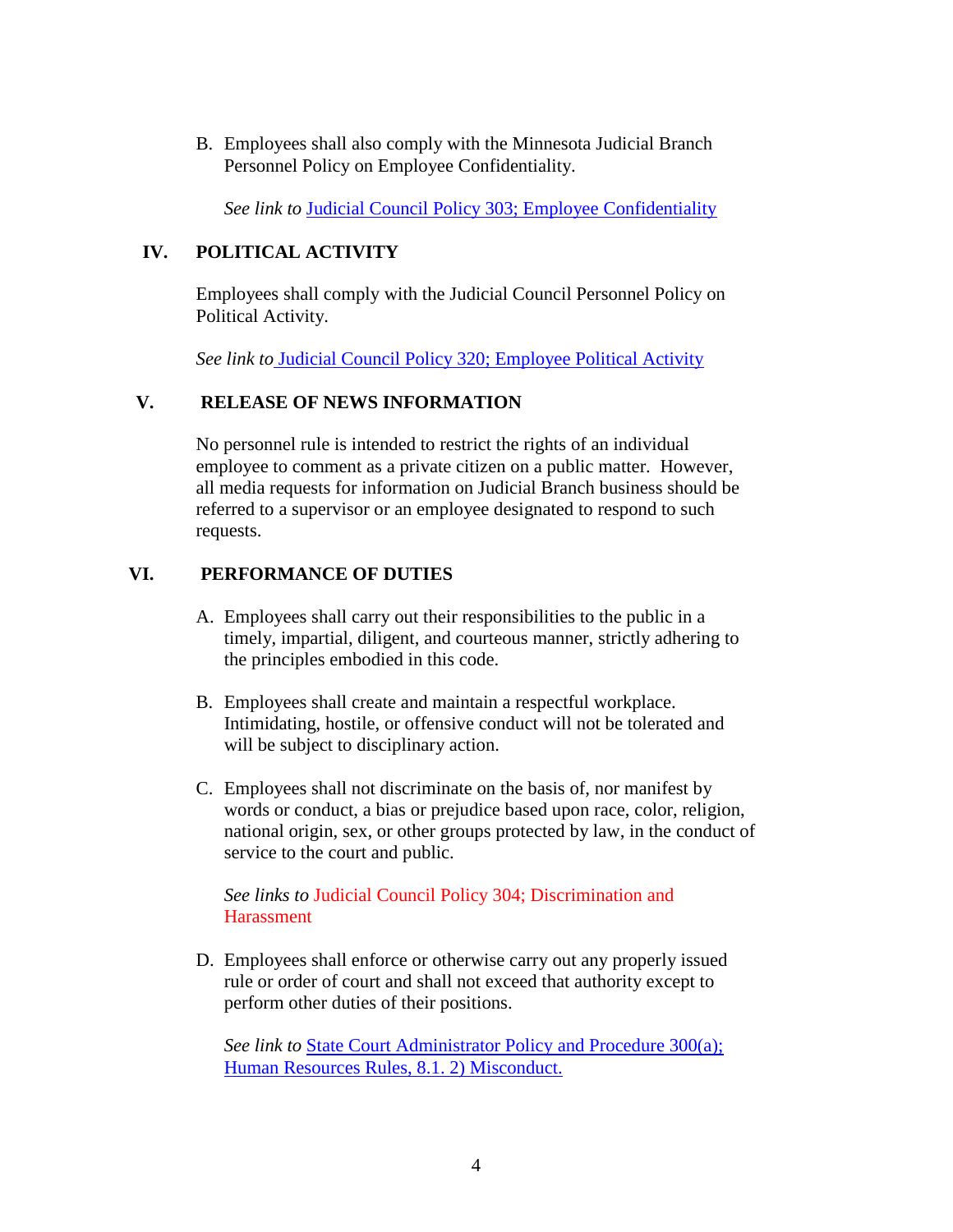- E. Employees shall promote ethical conduct as prescribed by this code and report any improper conduct by any persons to appropriate authorities.
- F. Employees shall not intentionally alter, falsify, destroy, mutilate, backdate or fail to make required entries on any records within the employee's control, or give false information. This provision does not prohibit alteration or expungement of records or documents pursuant to law, court rule or court order.
- G. Employees shall support and protect the independence of the judicial branch of government. Employees shall also protect the public's interest and justice for all persons.
- H. Employees shall promote the growth and development of professional court management by improving their work skills and supporting research and development in the field.
- I. Employees shall avoid any activity that would reflect adversely on their position or court.

*See link to* [State Court Administrator Policy](http://courtnet.courts.state.mn.us/Documents/100/docs/Judicial_Council/HR/HR_Rules_May_2017_-_edits_clean.doc) and Procedure 300(a); [Human Resources Rules, 8.1.](http://courtnet.courts.state.mn.us/Documents/100/docs/Judicial_Council/HR/HR_Rules_May_2017_-_edits_clean.doc) 2) Misconduct

- J. Employees shall immediately report to appropriate authorities any attempt to induce them to violate these standards.
- K. Employees shall not give legal advice.

*See link to* [General Rules of Practice, Rule](https://www.revisor.mn.gov/court_rules/rule.php?type=gp&id=110) 110

L. Employees have a duty to report suspicions, knowledge or evidence of theft, embezzlement, damage, misuse, or unlawful use of state property or public funds to their manager, supervisor or the Judicial Branch Internal Audit Unit. Employees may report orally, in writing, in person or anonymously. Management personnel that receive a complaint and/or allegation shall report to the Judicial Branch Internal Audit Unit. Internal Audit will conduct a review of the complaint and/or allegation and report the necessary information to the Office of the Legislative Auditor (obligated under Minn. Stat. §609.456, subd. 2). Employees are obligated to cooperate during this review. All information received by the auditor will be classified as non-public information, pursuant to the Rules to Public Access to Judicial Records Rule 5, Subd. 13, (b). Any employee who intentionally fails to comply with the provision listed shall be subject to disciplinary action.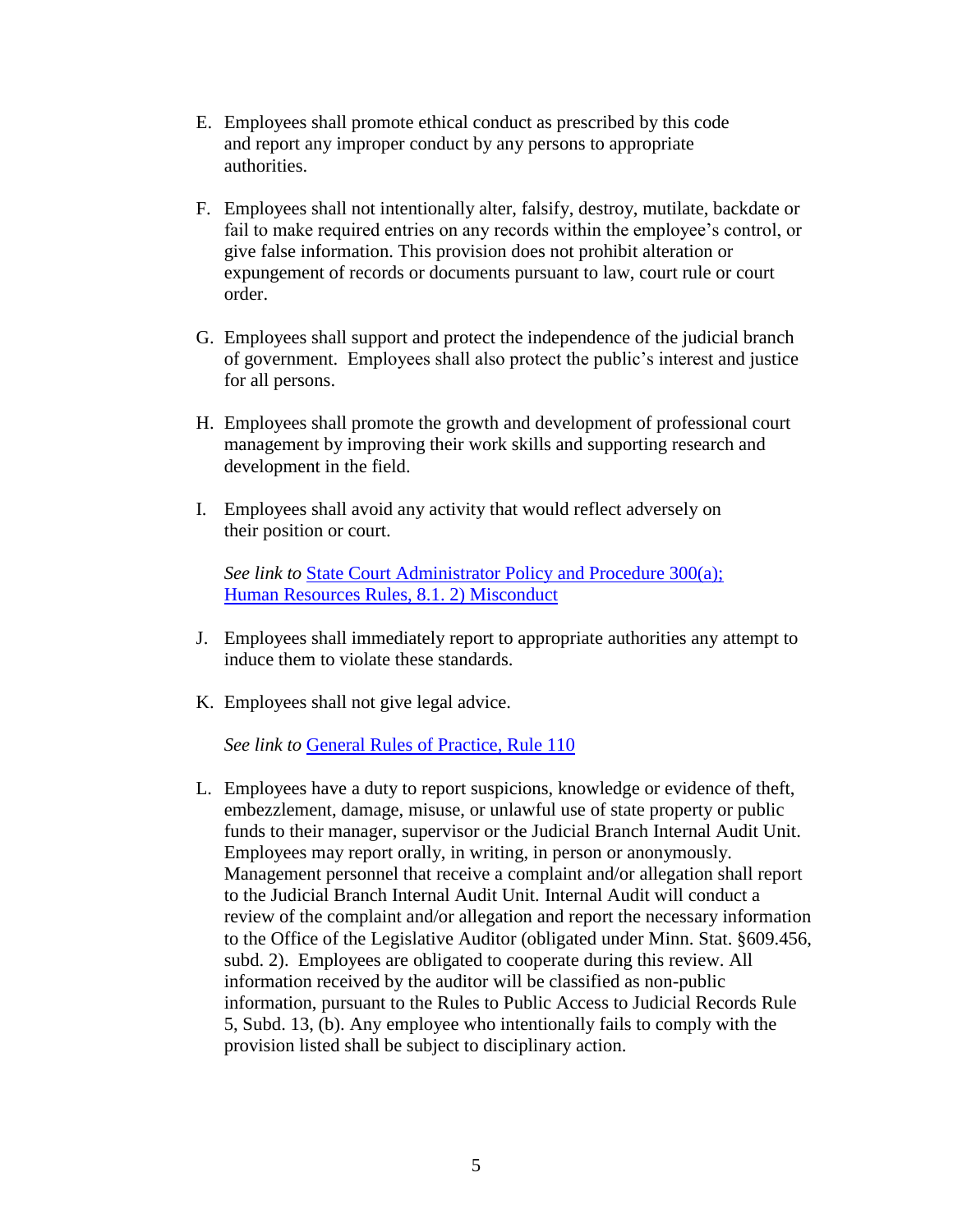#### **VII. DUTY TO REPORT**

 $\overline{a}$ 

- A. Employees shall disclose to Minnesota Judicial Center or District Administration Human Resources and the Appointing Authority any arrests $\frac{1}{2}$ criminal charges<sup>2</sup>, or criminal convictions<sup>3</sup> on the next business day following the arrest, criminal charge, or conviction; or as soon as practicable. Arrests, criminal charges, and convictions shall be evaluated to determine whether a violation of any Minnesota Judicial Branch policies has occurred. Convictions shall be evaluated to determine if they relate to the position held in accordance with [State Court Administrator Policy and Procedure 300\(h\); Criminal](http://courtnet.courts.state.mn.us/Documents/100/docs/Judicial_Council/HR/300_(h)_2015_Final_Criminal_Background_Checks.docx)  [Background Check and Disqualification Procedures and Guidelines](http://courtnet.courts.state.mn.us/Documents/100/docs/Judicial_Council/HR/300_(h)_2015_Final_Criminal_Background_Checks.docx) and [Minnesota Statutes Ch. 364.](https://www.revisor.mn.gov/statutes/?id=364)
- B. Human Resources, in consultation with the Appointing Authority, will determine the appropriate response to arrests and convictions based on the following factors:
	- 1. The nature and seriousness of the crime for which the employee was convicted.
	- 2. The relationship of the crime to the purpose of regulating the position of public employment held.
	- 3. The relationship of the crime to the ability, capacity, and fitness required to perform the duties of the position.

Employees shall comply with the Minnesota Judicial Branch Human Resources Rules and Personnel Policies and appropriate collective bargaining agreements.

The appointing authority reserves the right to take timely and appropriate disciplinary action for any violations of this Code. The appointing authority may discipline or remove an employee for conduct that violates the Court Employee Code of Ethics.

<sup>&</sup>lt;sup>1</sup> "Arrest" means that the employee has been taken into custody for the purpose of holding or detaining him or her to answer a criminal charge or complaint.

 $2$  A criminal charge is an accusation made by a governmental authority, in a charging document (complaint, indictment, citation, tab charge, or other lawful charging document), alleging a person has violated a law (statute, ordinance, rules or regulations) and committed an offense punishable by imprisonment, with or without a fine.

<sup>3</sup> "Conviction" means the final judgment on a verdict or finding of guilty, a plea of guilty, or a plea of *nolo contendere* ("no contest"), but does not include a final judgment that has been expunged by pardon, reversed, or set aside, or otherwise rendered nugatory. "Conviction" includes conviction of felonies, gross misdemeanors, and misdemeanors for which a jail sentence may be imposed.